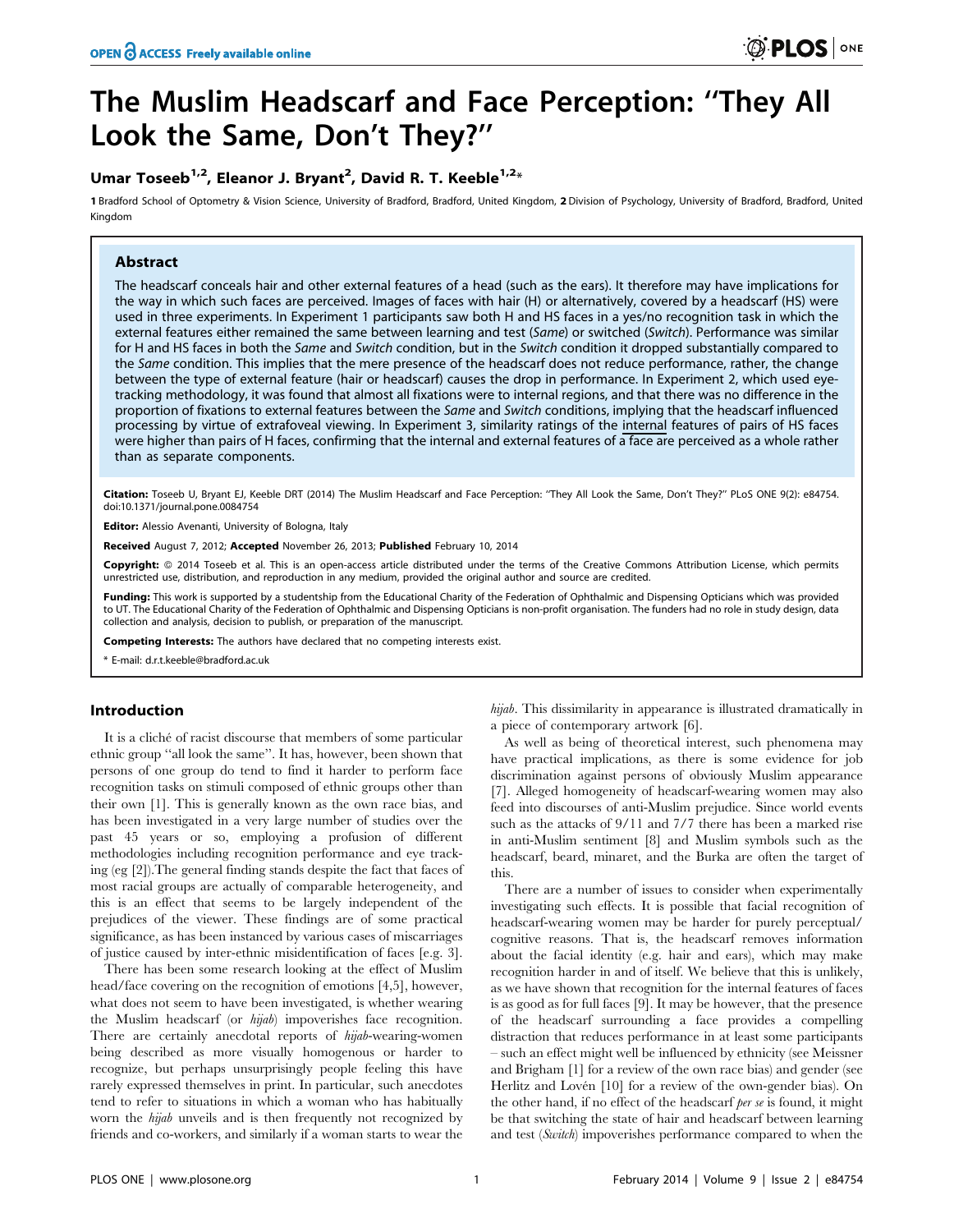state is consistent (Same): we found such an effect when switching between internal features-only faces and full faces [9]. We test these ideas in Experiment 1.

It is possible that any differences in perception between headscarf and full-face stimuli, or between Same and Switch conditions are due to relatively low-level eye movement strategies. In order to investigate this, in Experiment 2 we measured the proportion of fixations to external and internal features for both hair and headscarf stimuli, in both *Same* and *Switch* conditions. If similar results are found for headscarf stimuli as were found for internal-only stimuli, it would be tempting to conclude that the only role of the headscarf in face perception is to remove external features. However, it is quite conceivable that headscarf-wearing faces actually appear more similar, without affecting recognition performance (it has been shown, for example, that the presence of a hijab modulates the perceived attractiveness of female faces [11]), so we investigated this in a rating experiment (Experiment 3).

# Experiment 1

As it is thought that switching the external features between the learning and test stage might affect the holistic representation of faces [9], in the following section, different phenomena which investigate this holistic basis for face processing are briefly mentioned. Yin [12] investigated the Face Inversion Effect which showed that upright faces are recognised better than inverted faces. Many researchers [12–17] have concluded that upright faces are processed holistically, whereas inverted faces are processed in more of a featural manner. Further evidence for the holistic nature of face processing comes from the composite face effect (when the top half of a very familiar face is combined with the bottom half of an unfamiliar face it is perceived as a new face) [18,19] and the whole-part superiority effect (parts of the face are better recognised in the context of the whole rather than in isolation) [20]. However, in some of these studies, hair was removed.

Ellis et al. [21] conducted experiments in which a yes/no recognition paradigm was employed. During the learning stage participants viewed a series of faces that were presented with hair. Then at test, the participants were divided into three groups and asked to decide which faces they had previously seen (faces at test were either with internal and external features, only internal features, or only external features). These researchers found that performance was best when participants viewed the whole face at test compared to the other two conditions. There was no difference in the recognition of unfamiliar faces in the group which viewed only internal features when compared to the group which viewed only external features. Ellis et al. [21] concluded that internal and external features play an equal role in the processing of unfamiliar faces. Wright and Sladden [22] also investigated the role of hair in face recognition using a yes/no recognition task. Half of the faces were learnt with hair and the other half were learnt without hair. Then in the test stage, all the faces were presented with hair. These researchers found that performance was higher when hair was present at learning compared with when it was not. Both these studies [21,22] took this as evidence for the importance of hair in face recognition. However, we conducted a similar experiment [9] in which participants learnt faces with and without hair and were tested on faces for which the external features were congruent or incongruent to those at learning. We found that there was no difference in the recognition of faces with and without hair when the external features remained the same between learning and test, however, when the external features were switched, there was a drop in performance. We concluded that there is sufficient information in the internal features of a face

for optimal recognition in a yes/no recognition task and that the importance of hair varies with the demands of the task. The aim of the first experiment here was to investigate if the same effect would be found using headscarf stimuli or whether the headscarf would act as a distracter or otherwise reduce performance. Research that investigates the Muslim headscarf and its role in face perception is limited to a small number of studies. Megreya and Bindemann [23],[24] investigated the Muslim headscarf using a face matching task. They found that Egyptian participants were able to match unfamiliar faces better from internal compared to external features, however, British participants were able to match faces better with external features than internal ones. These researchers attributed this ''internal feature advantage'' amongst Egyptian participants to perceptual expertise as most women in Egypt wear a headscarf. The findings of Kret and de Gelder [4] and Fischer et al. [5] that the presence of the headscarf or the niqab can affect the perception of emotion makes it plausible that there could be a similar effect on recognition performance. Furthermore, the mass of evidence concerning the own race bias makes it plausible that there might be different perceptual effects of Muslim dress on different groups. Additionally, given that an own gender bias has been reported in previous research, (see Herlitz and Lovén [10] for a review), gender will be controlled for in Experiment 1.

#### Material and Methods

Ethics. All of the experiments that are reported in this paper have been approved by The Biomedical, Natural and Physical Sciences, University of Bradford, Research Ethics Panel. All participants provided written informed consent.

Participants. A total of 84 participants took part in Experiment 1 (36 males & 48 females) with a mean age of 22.52 years (SD = 5.70). Participants were 18 South Asian males (mean  $age = 20.11 \text{ years}, SD = 1.88$ ), 18 White males (mean age = 23.61 years,  $SD = 4.15$ ), 18 White females (mean age = 27.83 years,  $SD = 9.19$ ), and 30 South Asian females (mean age = 20.13 years,  $SD = 1.88$ ).

**Stimuli.** All the stimuli used in our experiment were images of South Asian Females (for examples, see Figure 1). Our research was part of a wider project looking at the effect of the Muslim headscarf on face recognition. For this reason, the stimuli used in our experiment were only South Asian Females. A total of 24 South Asian females between the age of 18 and 30 years were photographed twice. The first photograph was taken with the participant's hair showing (H) and the second wearing a Muslim headscarf (HS). The colour photographs were  $1280$  pixels $\times960$ pixels with a 32-bit depth. All photographs were then programmed into the E-prime software [25],which was used to run the experiment. Participants gave written informed consent, as outlined in the PLOS consent form, to publication of their photograph.

**Design.** A mixed-subjects design was employed in which the between-subjects variables were Gender (Male or Female), Race (South Asian or White), and Condition (Same\* or Switch\*\*). The within-subjects variable was State of Stimuli at Test (Hair and Headscarf). Participants only took part in **one of the two** conditions but saw both types of stimuli within each condition (Hair and Headscarf)

\*''Same'' refers to the condition in which the stimuli remained the same between the learning and test stage. In this condition participants viewed H and HS faces intermixed in the learning stage. Later in the test stage they were presented with the same stimuli plus distracter faces which had not previously been viewed. The distracter faces were both HS and H. The participants in this condition took part in  $H\rightarrow H$  and  $HS\rightarrow HS$  trials. In general, we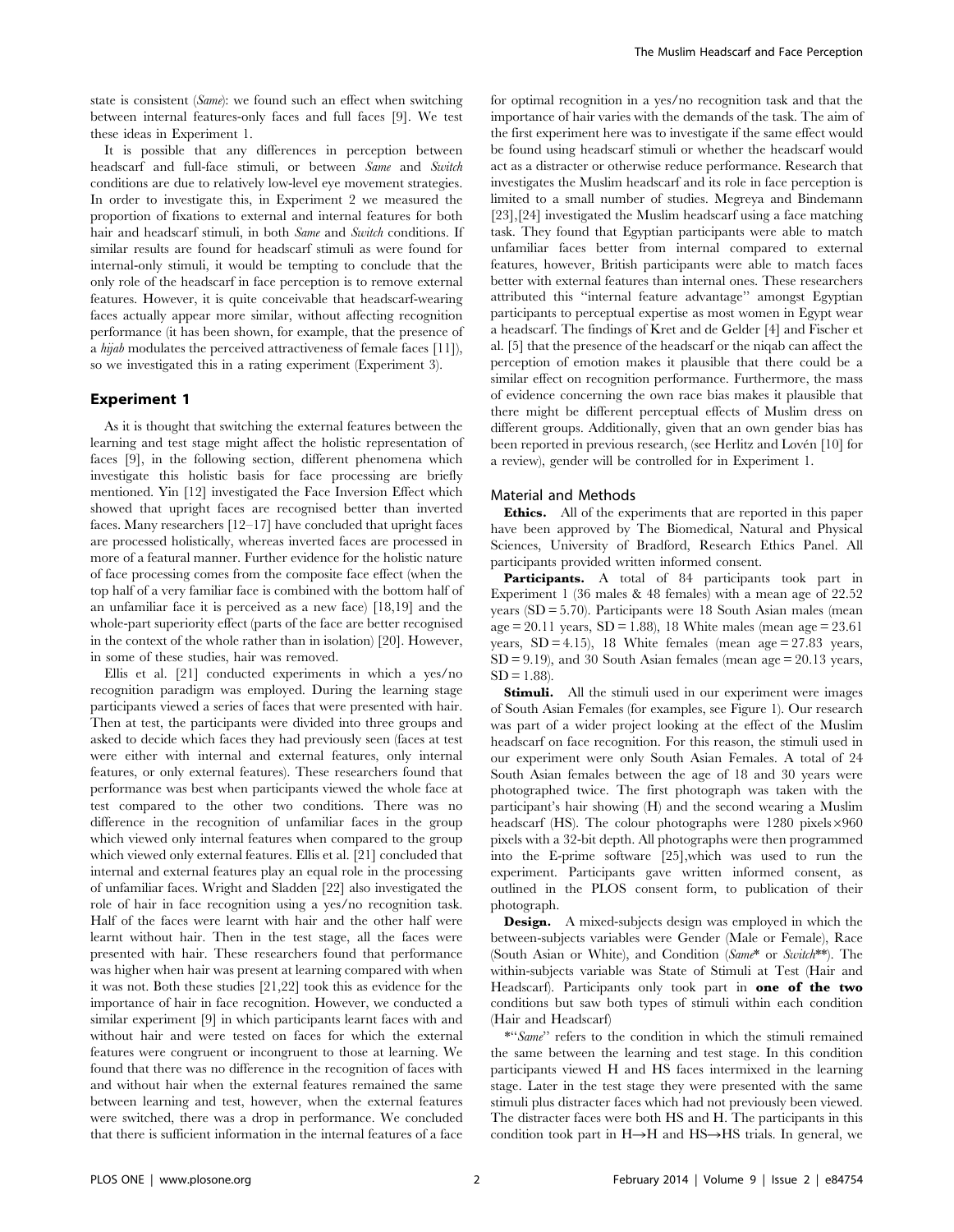

Figure 1. Examples of faces either with hair or with headscarf. doi:10.1371/journal.pone.0084754.g001

use the nomenclature " $X \rightarrow Y$ " to indicate that the stimulus was in state X at learning, and state Y at test (because in the subsequent condition the stimuli change between the learning and test stage).

\*\*"'Switch" refers to the experimental condition in which the stimuli were switched from the learning to the test stage. In this condition participants viewed both H and HS faces intermixed in the learning stage. At test, the external features of previously seen faces were switched. That is, faces that were viewed with hair in the learning stage were now presented with a headscarf and vice *versa*. The participants in this condition took part in  $H\rightarrow HS$  and  $HS \rightarrow H$  trials.

In order to prevent coincidental differences in recognisability of the faces producing a spurious difference in performance between, say, the  $H\rightarrow H$  and  $HS\rightarrow HS$  trials, a form of counterbalancing was employed. For this condition half of the participants would see half of the faces in the H form, with the other half being seen in the HS form. The other half of the participants would see the faces in their complementary forms. In this way each stimulus actor would be seen an equal number of times in each state.

Procedure. All participants were given 8 practice trials followed by the main experiment in which participants were presented with 12 pictures in the learning stage (hair and headscarf intermixed); each for 6000 ms with an inter-stimulus interval of 1000 ms which was followed by a distracter task (word search). At test, participants were presented with 24 pictures (12 previously seen faces and 12 distracter faces) and were required to decide which ones they had previously seen. Each face was presented for 5000 ms after which a blank screen appeared until the participant responded.

# Results

Participants' sensitivity scores,  $d'$  [26], were put into a four-way mixed ANOVA (Gender×Race×State of Stimuli at Test×Condition). The analysis revealed a significant three-way interaction between State of Stimuli at Test×Gender×Race (F (1, 76) = 4.07,  $p = 0.047$ , partial  $\eta^2 = 0.051$ ), as shown in Table 1. This interaction was investigated further with a series of  $2\times2$  ANOVAs. First the data was split by Gender. State of Stimuli at Test was entered as a within subjects variable and Race was entered as the between subjects variable. There were no significant main effects or interactions for either Males  $(p>0.05)$  or Females  $(p>0.05)$ . Next the data was split by Race. State of Stimuli at Test was entered as the within subjects variable and Gender was entered as the between subjects variable. There were no significant main effects or interactions for either South Asian  $(p>0.05)$  or White participants ( $p$  $>$ 0.05). Finally, two between subjects ANOVAs were conducted: one for Headscarf at Test and one for Hair at Test. For both of these ANOVAs, Gender and Race were entered as the between subjects variables. No main effects or interactions were observed for either the Headscarf at Test faces  $(p>0.05)$  or the Hair at Test faces  $(p>0.05)$ . A main effect of Condition was also observed (F  $(1, 76) = 74.086$ , p $\leq 0.001$ ). This showed that participants in the Same condition performed significantly better compared to those in the Switch condition. There were no main effects of Gender, Race, or, crucially, State of Stimuli at Test. These results are shown in Figure 2.

# Discussion

Experiment 1 yielded two key findings: firstly, when the state of the stimuli remained the same between the learning and the test stage (Same), there was no difference in the recognition of the stimuli presented with hair and with headscarf. This is revealed by the lack of interaction between Condition and State of Stimuli at Test. This supports the notion that in these experimental conditions there is sufficient information in the internal features of a face for optimal processing to occur and that the headscarf did not act as a distracter. Secondly, however, when the stimuli were switched from learning to test (Switch), performance was significantly worse. We suggest that in the Switch condition, holistic processing mechanisms were disrupted, and thus these findings provide further evidence for the holistic nature of face processing.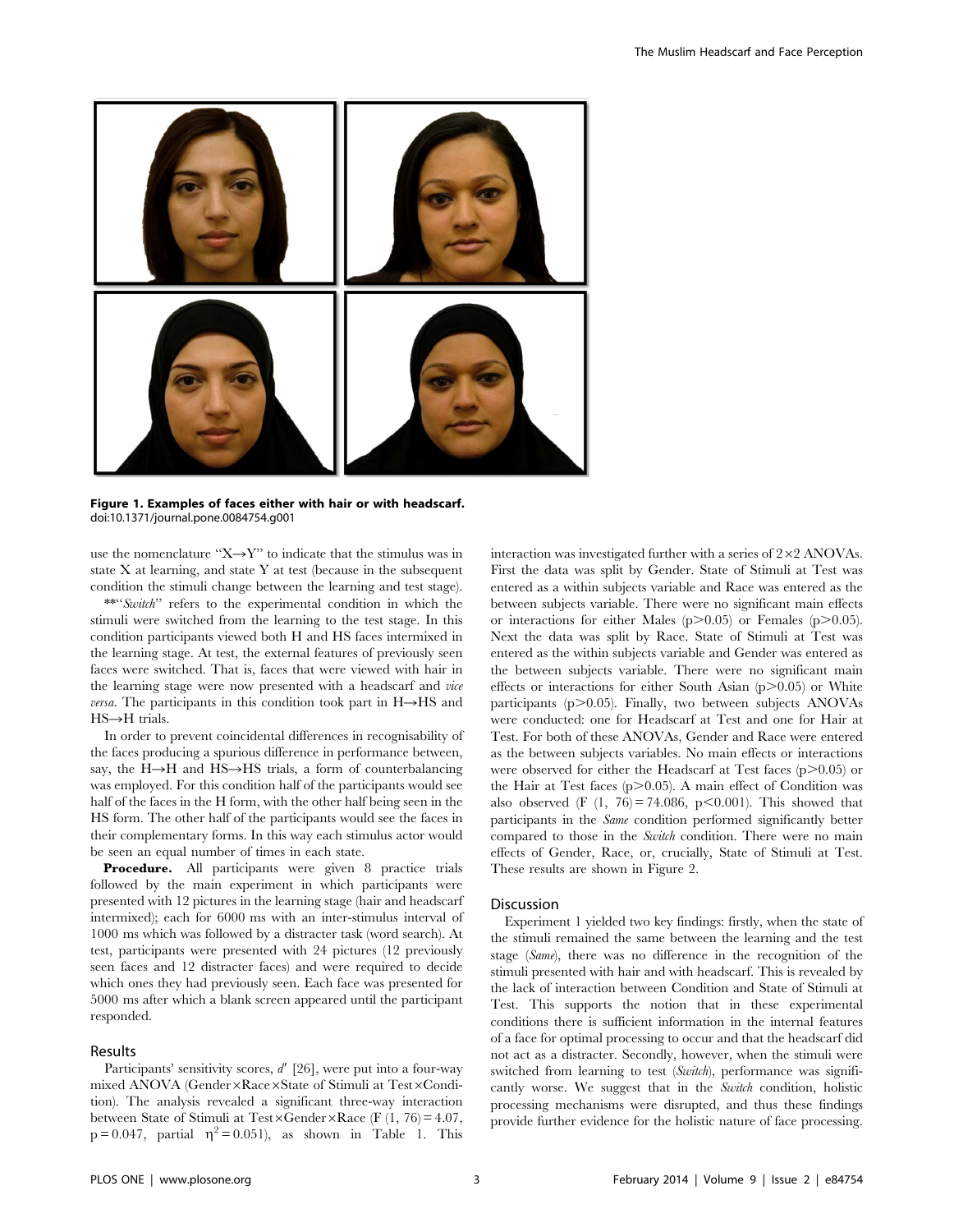Gender German Male **Manual Male Sensual Sensual Sensual Sensual** Female Sensual Sensual Sensual Sensual Sensual S Race South Asian South Asian White South Asian South Asian White South Asian White Stimulus at Test HS H HS H HS H HS H Mean d9 1.51 1.53 1.53 1.01 1.88 1.61 1.12 1.54 Standard Deviation 1.04 1.48 0.81 1.12 1.28 1.05 1.24 1.26

Table 1. Mean d' and Standard Deviation divided by Gender, Race, and State of Stimuli at Test.

HS represents headscarf and H represents hair. The data is collapsed across the two conditions. doi:10.1371/journal.pone.0084754.t001

These results are in accord with our previous findings [9], which were obtained using hair and cropped stimuli.

Although a statistically significant three-way interaction was observed between State of Stimuli at Test, Gender, and Race, this was not elucidated by posthoc analyses. Additionally, there appeared to be a weak differential trend for Males and Females in their performance but, again, there was no statistically significant difference between the Genders. These unstable effects could be considered and investigated in future work.

These results are supportive of previous work [21,22] in which it was found that participants were worse at face recognition when the state of the stimuli was switched between learning and test. However, these researchers attributed the difference to the importance of hair. Instead, as in our previous work [9], we maintain that the difference is due to the incongruence of the external features between the learning and test stage.

To investigate the role of the Muslim headscarf further, Experiment 2 used eye-tracking methods to measure eyemovements during a yes/no recognition task in which both Same and Switch conditions were employed. The aims of Experiment 2 were to investigate a possible cause for the drop in performance between the Same and Switch conditions and between H and HS and also how eye-movements vary by task demand. That is, as the



Figure 2. Performance levels in the *Same* and *Switch* conditions for Experiment 1 split by the type of trial in each condition. Error bars represent Standard Error. HS-H, (for example), refers to those trials in which the faces that were presented as HS faces in the learning stage were switched and presented with H in the test stage. doi:10.1371/journal.pone.0084754.g002

findings from Experiment 1 showed that the importance of hair in face recognition varied depending on the task at hand (Same or Switch), it may be that eye-movements change according to the circumstances. For example, learning faces may tap into different perceptual mechanisms compared to the recognition of faces, therefore, a difference in the eye-movements between the two stages may be expected.

# Experiment 2

Eye movements are clearly an important aspect of visual perception, and the patterns of fixations and saccades in response to face stimuli have been extensively studied for many years [e.g. 27]. Specifically, when investigating the role of eye-movements during a yes/no recognition task, it has been found that in the trials in which participants' eye movements were restricted during the learning stage, they performed significantly more poorly than if they were able to freely learn the faces [28]. More generally, the eye movements exhibited by a person viewing a face may reveal aspects of the underlying processing. One fairly general finding of relevance to our study is that in most cases a very high proportion of fixations are to internal facial features [29–33]. In the Switch condition in Experiment 1, the external features were affecting performance, so one possibility is that in this experiment there were actually many fixations to the hair or headscarf. This could be during both learning and test, or it could be that the change in external features triggers a change in patterns of eye movements – possibly extensive scanning of the changed external features. A further possibility is that eye movements are actually very similar for Same and Switch conditions.

We believe that the drop in performance when the stimuli were switched to/from headscarf compared to when they remained the same was due to the disruption of holistic processing mechanisms at some level. There is evidence that eye movements can alter for different face processing strategies, such as featural and holistic processing [34]. Furthermore, it has been found that the decrease in recognition performance for inverted faces, which is thought to be the signature of disrupted holistic processing, is accompanied by changes in fixation patterns [35], although other work did not discover any such changes in a similar experiment [36]. Chan and Ryan [37] found that altering the length and style of hair on computer-generated faces did affect eye movements in that previously unseen faces had similar eye movement patterns to manipulated faces (the equivalent of switched faces in our experiments). Hence, it is eminently possible that eye movements may be altered in our Switch condition, although the mixed evidence precludes a definite prediction of this.

There is also the possibility that Hair and Headscarf stimuli are themselves associated with different eye movements, despite producing the same behavioural response, so we compared them. In short, we investigated eye movement patterns for subjects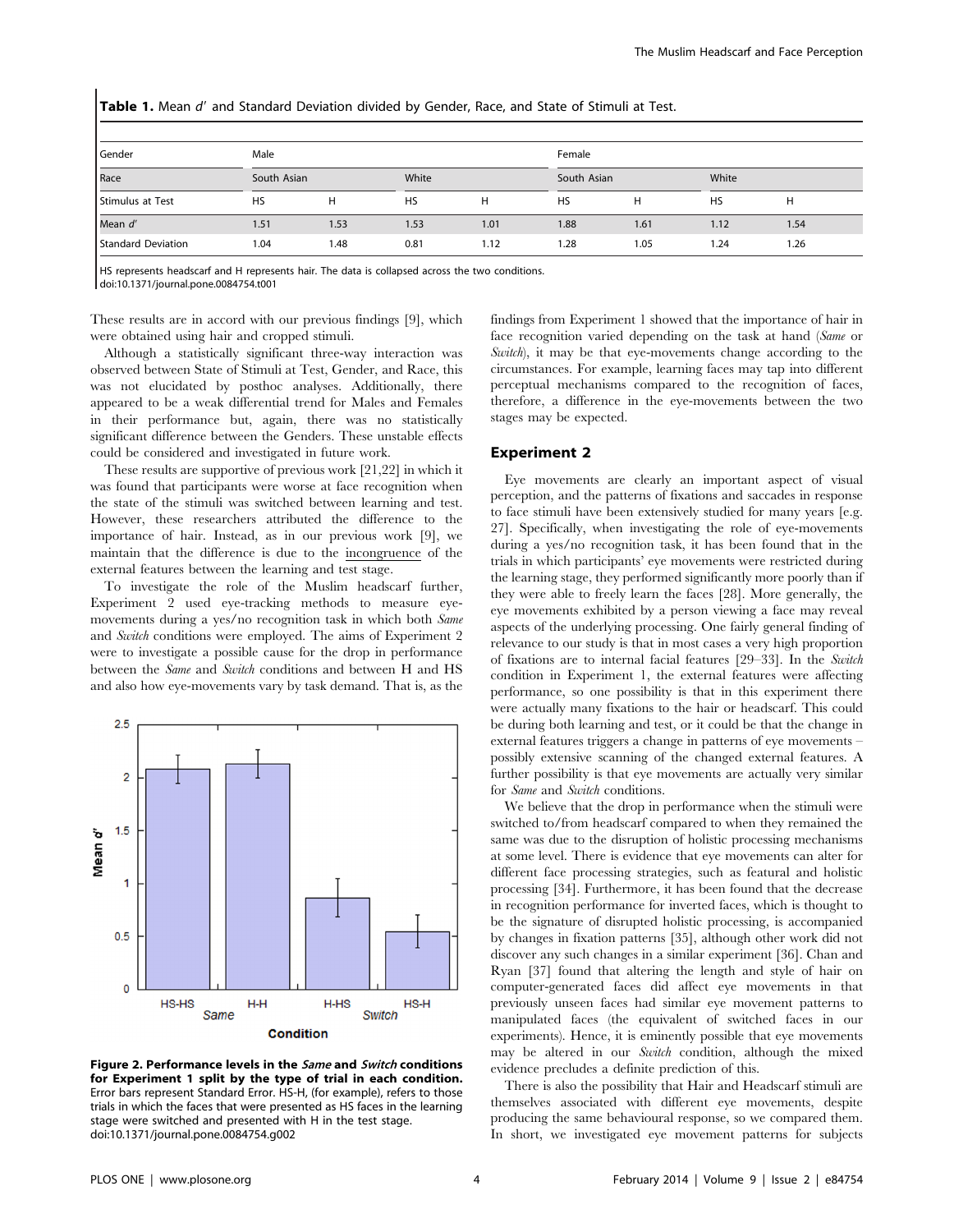performing the same task as in Experiment 1 in order to see if our results could be explained by this aspect of visual processing. As we are investigating the role of external features in face recognition, the primary measure studied was the proportion of fixations to external features.

#### Materials and Methods

Participants. A total of 41 participants took part in this experiment (mean age  $= 22.90$  years, SD  $= 3.93$ ). There were 10 South Asian males (mean  $age = 22.40$  years,  $SD = 7.09$ ), 11 South Asian females (mean age  $= 20.73$ ,  $SD = 1.27$ ), 10 White males (mean  $age = 24.90$ ,  $SD = 5.45$ ), and 10 White females (mean  $age = 23.80$ ,  $SD = 4.24$ ). All participants had normal or correctedto-normal vision.

**Stimuli.** The stimuli used in this experiment were the same as the previous experiment. The viewing distance was kept constant at 60 cm and the mean visual angles of the faces were  $10.94^{\circ}$ horizontal and 14.72° vertical. The stimuli were displayed using MATLAB Version 7.6.0. The regions classified as internal and external are shown in Figure 3.

Apparatus. A Cambridge Research Systems (CRS) eye tracker was used (sampling frequency = 50 Hz, resolution =  $0.1^{\circ}$ and, accuracy  $\leq 0.5^{\circ}$ ). The CRS eye tracker was controlled by the Video Eye Tracker MATLAB Toolbox Version 1.26 which was integrated with CRS ViSaGe.

Procedure. Participants followed a similar procedure to the one reported in the previous experiment but, with some minor differences. Viewing was binocular, however, only one eye was tracked (as in [32]). Participants performed a 25 point calibration prior to commencing the practice trials, the learning stage, and the test stage.

#### Results

**Sensitivity**  $(d')$ **.** Although Gender and Race were controlled for when recruiting participants, they were not included in the analysis because Experiment 1 did not find an effect of these variables. Thus, a two-way mixed ANOVA was conducted in which Condition (Same or Switch) was entered as the betweensubjects variable and Stimuli at Test (Hair and Headscarf) was entered as the within-subjects-variable. A main effect of Condition



Figure 3. Illustrating the internal and external regions. doi:10.1371/journal.pone.0084754.g003



Figure 4. Performance levels in the Same and Switch conditions for Experiment 2 split by the type of trial in each condition. Error bars represent Standard Error. HS-H, (for example), refers to those trials in which the faces that were presented as HS faces in the learning stage were switched and presented with H in the test stage. doi:10.1371/journal.pone.0084754.g004

was observed, F (1, 39) = 34.74, p $< 0.001$ , partial  $\eta^2 = 0.471$ . This showed that participants in the *Same* condition performed significantly better than the participants in the Switch condition (difference in  $d' = 1.26$ ), as in Experiment 1. This is shown in Figure 4.

Percentage Fixations on External Features. Next, the percentage of fixations on external features was investigated. The internal and external regions are shown in Figure 3. This was calculated relative to the total number of fixations so that, percentage of fixations on internal features+percentage of fixations on external features + percentage of fixations outside defined internal or external regions = total number of fixations. In fact, the proportion not on either external or internal regions were extremely small, (less than 1.5% in the learning stage and less than 0.5% in the test stage) and we do not believe that their inclusion or exclusion would affect the analysis. In the test stage, only data from faces that were shown in the learning stage was used (previously seen faces) which was consistent with the analysis in previous work [29].

Firstly we investigated whether the drop in performance between the Same and Switch conditions was due to the difference in the fixations on the external features during the test stage. To do this, participants were divided into two groups, those that fixated on external features during the test stage and those that did not. We then conducted a Fischer's exact test. The independent variable was entered as Condition (Same or Switch) and the dependent variable was entered as Fixations on External Features (Yes or No). There was no significant relationship between Condition and whether participants fixated on the external features during the test stage (p = .085). Thus, whether participants fixated on the external features did not differ between the Same and Switch condition.

Next, a Wilcoxon sign rank sum test was used to investigate whether participants fixated more on the external features when presented with hair stimuli compared to the headscarf stimuli, for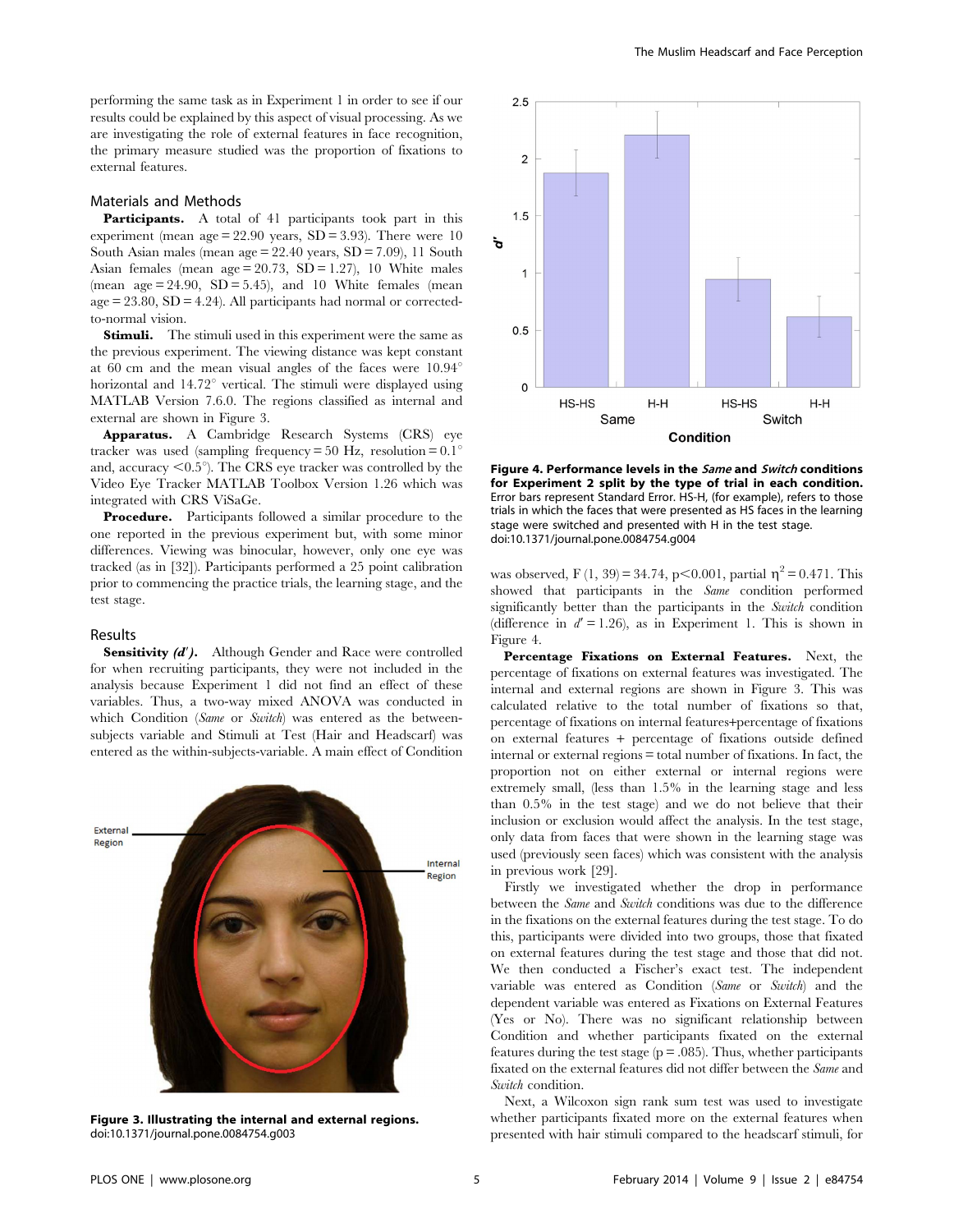both the learning and the test stage. It was found that, in the learning stage, participants fixated more on external features in the hair stimuli compared to the headscarf stimuli  $(z = -4.547,$  $p<.001$ ), however, no such difference was found in the test stage  $(z = 1.552, p = .121)$ . Thus, regardless of Condition (Same or Switch), participants fixated more on external features in the learning stage, when hair was available, than when a headscarf was available.

#### Discussion

The most salient feature of our results is that there were relatively few fixations to external regions in all conditions. This is in line with the bulk of earlier studies [29–33] on the subject. However, in this case it is a finding that has added interest, as the external features are clearly being processed sufficiently to impair performance in the Switch condition. Given the rather large drop in performance shown in Experiment 1 (approx 20%) and the very small proportion of external fixations at test  $(\sim 1\%)$ , it suggests that foveal processing of external features is not a requirement for them to impact on face recognition mechanisms – a finding which does not seem to have been reported before.

When hair was visible during the learning stage, participants inspected it more than they did the headscarf, although still at only 8% of fixations. However, no such difference was found at recognition. Past work has found that as image resolution of famous faces decreased, the importance of external features increased [38]. Similarly for our stimuli (which are unfamiliar), it may be that hair is processed and stored as a reserve for instances when the task is more difficult. Additionally, it may be that the presence of a headscarf shifts the attention towards the internal features which causes the participants to encode them more efficiently, resulting in the lack of difference in sensitivity for headscarf and hair stimuli.

The most surprising finding was that whether a participant fixated on the external features was not predicted by Condition (Same or Switch). This is despite the fact that performance was worse in the *Switch* condition, which must in some sense be due to the external features. Presumably the disruption to performance occurs at some level distinct from that which generates eye movements. This is a similar result to that of Williams and Henderson [36] who found no change to eye movements when holistic processing was disrupted by inversion, but is rather different to a number of other studies [34,35,37] in which it was found that various aspects of eye movements were affected by changes to face processing mechanisms. Evidently the relationship between eye movements and holistic processing is a complex one. The key point is that in this particular task eye movements (or specifically proportion of external fixations) do not appear to be involved in the drop in performance for Switch stimuli.

So if eye movements are not affected, and the external features are only rarely fixated, how then do the hair and headscarf exert their influence on face perception? The processing of faces may be thought of as an integrative process in which the internal features and external features are processed together as a whole rather than separately. For this reason, participants may find it difficult to completely ignore the external features. Therefore, we wished to explore the effect of explicitly instructing participants to ignore the external features yet still making them visible, in order to see whether the visual system is still affected by their presence. The next experiment investigates this concept in a task in which participants were asked to rate the similarity of pairs of faces.

# Experiment 3

Some people think that headscarf-wearing females are more visually homogenous than non-headscarf wearing females. Goldstein and Chance [39] investigated a somewhat similar issue, but found that there was no difference in the number of instances of when pairs of Japanese faces were rated as more similar compared to when White American pairs were perceived as being more similar, when being viewed by participants of either race. This implies that Japanese faces are actually equally as perceptually homogenous as White American faces. This study shows that the attribution of homogeneity to another race is not apparent at the level of visual perception. This was despite the fact that according to anecdotal evidence and verbal reports from participants in this study, when commenting on why they thought recognition of the other race was not as good as their own, participants often stated ''they all look alike to me''.

To understand the nature of holistic processing in such a task, Popivanov and Mateeff [40] conducted an experiment in which they presented participants with pairs of faces which were either inverted or upright. Participants rated inverted faces as more similar to each other compared to upright faces. This demonstrates that as the task becomes more difficult or as the holistic processing of faces is disrupted, they tend to look more alike.

Participants in Experiment 3 were presented with pairs of faces which either: both had hair, both had a headscarf, or one had hair and the other had a headscarf, and they were asked to rate how similar they thought the *internal features* of the two faces were. Based on the evidence from the previous experiments, it was predicted that, although participants will not look directly at the external features (and try to ignore them), they will play some role in the similarity rating of the internal features.

#### Materials and Methods

Participants. A total of 32 participants (mean age = 22.25) years,  $SD = 3.36$  took part in this experiment. They were eight South Asian males (mean age  $= 20.88$ , SD  $= 1.55$ ), eight South Asian females (mean  $age = 21.88$ ,  $SD = 3.52$ ), eight White males (mean  $age = 23.25$ ,  $SD = 4.30$ ), and eight White females (mean  $age = 23.13$ ,  $SD = 3.40$ ).

**Stimuli.** The stimuli that were used in this experiment, both headscarf and hair, were the same as in the previous experiments.

Design. A mixed-subjects design was used in which participants were divided into three groups. Participants in each group viewed eight faces which were presented both with hair and with a headscarf, therefore resulting in a total of 16 images. These 16 face images were compared to each other resulting in a total of 136 pairs, which were presented side by side, and each viewed once by the participant. The difference between the three groups was the particular sets of face stimuli that were used. The within-subjects variable was the type of pair (Headscarf\*, Hair\*\*, & Mix\*\*). In the Mix trials the headscarf face always appeared on the right hand side of the pair.

\* Headscarf refers to the pairs of faces in which both of the stimuli were displayed with a headscarf.

\*\* Hair refers to the pairs of faces in which both of the stimuli were displayed with hair.

\*\*\* Mix refers to the pairs of faces in which one of the stimulus faces was displayed with a headscarf and the other was displayed with hair.

Procedure. Participants were presented with pairs of faces which they were required to rate on a scale of 1 to 7, based on how similar they perceived the *internal features* of the two faces to be, 7 being 'very similar' and 1 being 'not similar at all'.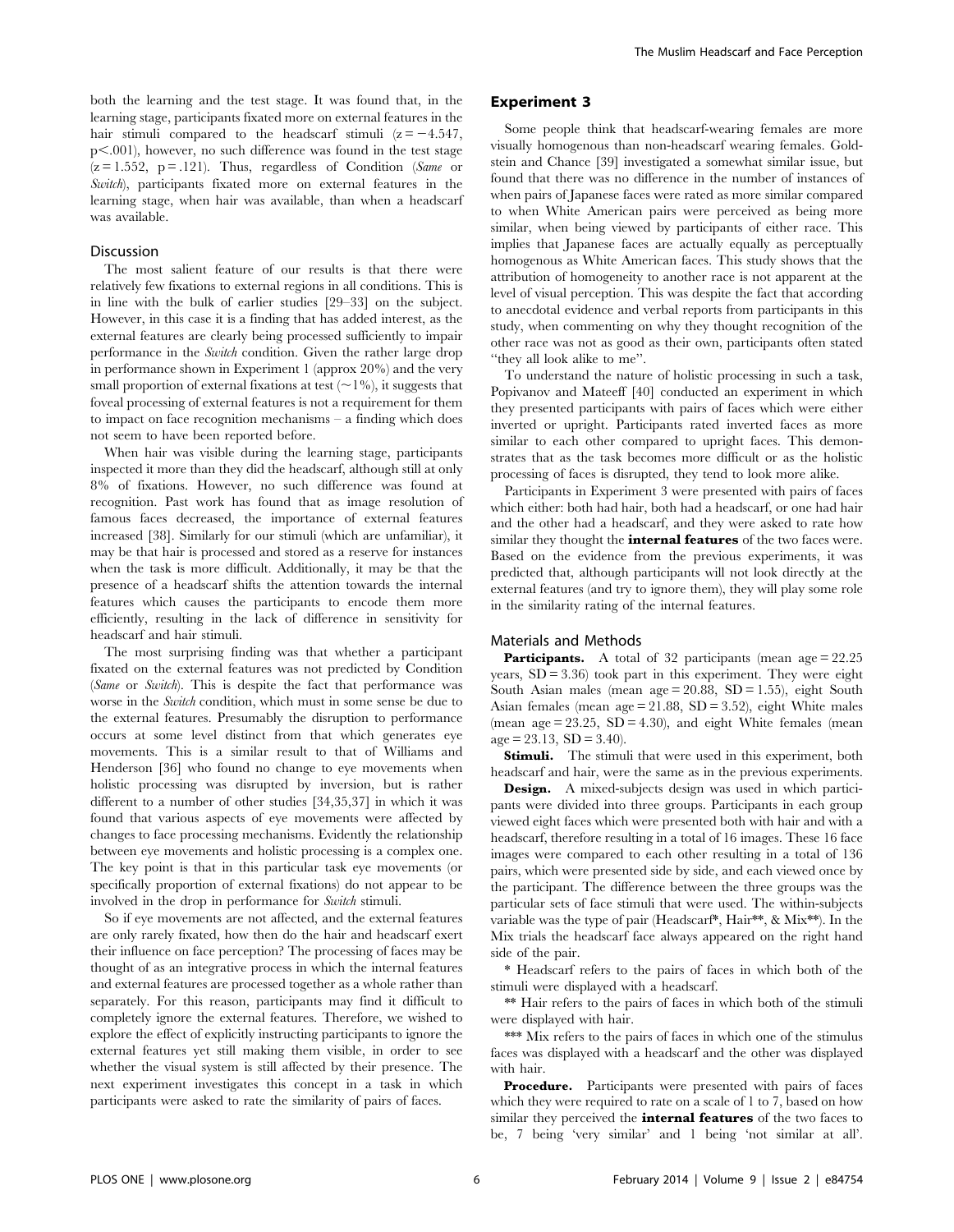Participants were advised by on-screen and verbal instructions to make their judgements based solely on the internal features. They were then shown a picture of a sample face with the external features cropped out to make sure that they understood what is meant by ''only internal features''. Participants each viewed 136 pairs of faces and were advised to use a variety of keys between 1 and 7.

#### Results

Participants' data was divided into three types: mean similarity rating for Hair pairs, mean similarity rating for Headscarf pairs, and mean similarity rating for Mix pairs. The data from the three groups of participants was collapsed to form one dataset.

Similarity Ratings. A repeated measures ANOVA yielded a main effect of Type of Pair (F  $(1.28, 39.65) = 61.554, p < 0.001$ , partial  $\eta^2$  = 0.665). Bonferonni pairwise comparisons showed that each of the pair types were significantly different to the others (Hair-Headscarf ( $p = 0.001$ ), Hair-Mix ( $p < 0.001$ ), and Headscarf-Mix  $(p<0.001)$ ). These differences are demonstrated in Figure 5.

Similarity Ratings for Same Pairs. Next, the analysis was conducted on those particular trials in which both of the images in the pair were of the same person. These trials conducted were of three types: same person with hair in both images (Both Hair), same person with headscarf in both images (Both Headscarf), and same person with hair in one image and headscarf in the other image (Headscarf & Hair). The mean rating given to the 'Both Hair' images was 6.87 (SD = 0.55) and mean rating given to the 'Both Headscarf' images was 6.85 (SD = 0.54). A One-Sample t-test was conducted for both these comparisons to confirm that they were not significantly different from 7, which was the maximum possible similarity rating (Both Hair  $(t (31) = 1.37)$ ,  $p>0.05$ ) & Both Headscarf (t (31) = 1.55,  $p>0.05$ )). However, the mean rating given to the 'Headscarf & Hair' images was much lower at  $5.64$  (SD = 1.28). Again, a One-Sample t-test was conducted which showed that this score was significantly different to 7 (t  $(31) = 6.04$ , p $< 0.001$ ).

Paired sample t-tests were conducted on these figures and it was found that 'Headscarf & Hair' images were rated as significantly



Figure 5. Mean similarity ratings for the different types of  $\quad$  in such a task. **pairs.** Error bars represent Standard Error.  $*$  is significance at  $p$ <0.001. doi:10.1371/journal.pone.0084754.g005

less similar that 'Both Hair' (t  $(31) = 5.304$ , p $\leq 0.001$ ) and 'Both Headscarf' images (t  $(31) = 5.425$ , p $\leq 0.001$ ).

# Discussion

Evidently, the internal features of headscarf-wearing faces are perceived to be more homogenous compared to faces with hair. One of the reasons for this may be that, although participants were instructed not to look at the external features they found them difficult to ignore when comparing the internal features (or at the very least they processed them at some level).

Participants were advised both in the written and verbal instructions to make their judgements based on only the internal features. If it was possible to selectively process only the internal features of a face, then there would be no difference between the three different types of pair. However, it was clearly not possible to separate the internal from the external features, and an explanation for this is that in general during the perception of faces, humans are not able to separate the different parts of the face. Instead, a holistic representation of the faces is created, which is then used to match with the corresponding face. This is quantified by the finding that, when a pair consists of two faces with the same internal and external features (both faces with hair or both faces with a headscarf), the similarity judgements were not significantly different to 7 (very similar) for headscarf and hair pairs. However, when the same internal features were presented with different external features (one hair and one headscarf) then similarity ratings differed compared to when the internal and external features were the same in both faces of the pair. This demonstrates that participants actually use external features (to some extent) to determine the similarity between two faces. Together with the previous findings (Experiments  $1 \& 2$ ), these results show that holistic processing is involved with not only memory for human faces, but also the perception of faces. That is, holistic processing occurs at the level of perceiving the stimuli and is not just a product of memory representations. Furthermore, these findings show that the different regions of a face are processed interactively and cannot simply be parsed into internal and external features. These findings may aid in the understanding of why a drop in performance was observed in the yes/no recognition task between the Same and Switch condition. It may be that, because the face is **perceived** as whole, it is represented and stored in memory as a whole (independent of the internal/external feature distinction). Therefore, in the Switch condition, when the stimulus presented at test did not match the mental representation, the participants were unable to establish that only the external features had been amended, rather, it was perceived as a previously unseen face which led to a lower sensitivity score.

A limitation of the design of Experiment 3 was that, in the Mix trials, the headscarf face always appeared on the right hand side of the pair. It would be interesting for future studies on this topic to replicate this study whilst counterbalancing the location of the headscarf face (left & right), thereby obviating the possibility of the right hemisphere advantage. We feel that such an effect is highly unlikely to have affected our main conclusions for two reasons; firstly, the effect that we have observed is large and therefore, any hemispheric advantage would have to be very strong to nullify this effect. Secondly, to our knowledge, the literature around hemispheric advantages with regards to faces focuses on their recognition. As the task in Experiment 3 was to compare faces, we believe that it is unlikely that a hemispheric advantage would exist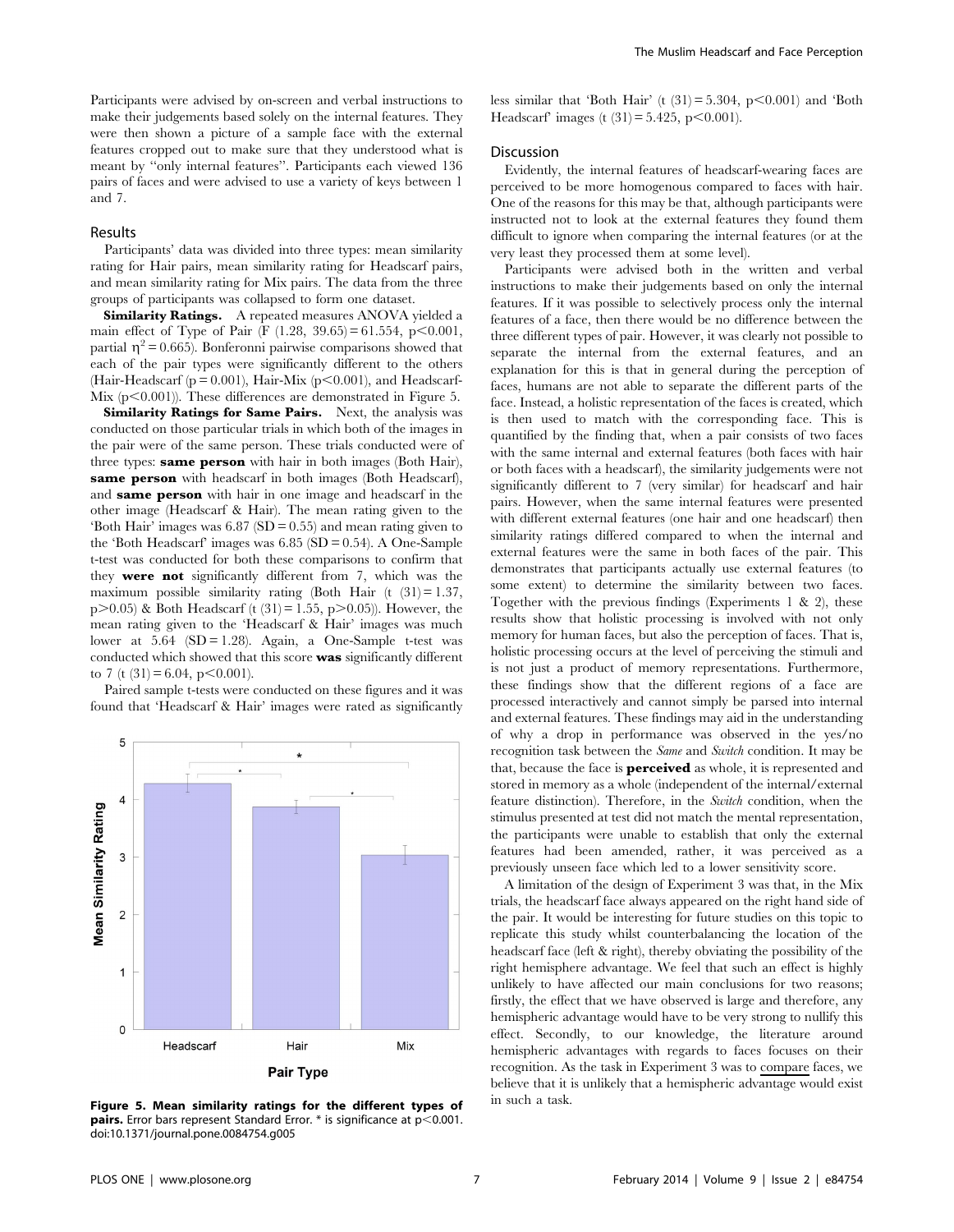# General Discussion

We have shown that the mere presence of a headscarf, as opposed to hair, does not impoverish face recognition, thereby confirming and extending our previous findings [9] that removing the hair does not decrease performance. When the state of the external features changed between learning and test faces however, performance did get much worse, as we previously found when switching between hair and cropped stimuli [9]. Thus, the effect of the headscarf on face recognition seems to be assimilable to a view of the role of external features as only affecting recognition performance if there is a change to them. There is a range of experimental evidence which is also consistent with this view. The results of two previously discussed studies [21,22] can be interpreted in this light, although the authors did not do so. The effect of changing hair styles appears to be similar [37,41], although others also found an effect on eye movement patterns [37], which we did not. There is also some evidence that changing tattoo patterns [42] or makeup [43] can affect recognition performance, although these are not external features. Our findings are compatible with the concept that a large part of face perception consists of holistic face processing – different face parts being perceptually melded to form a unified percept. There is a body of fMRI imaging work, mostly concerned with face adaptation, that is consistent with this idea [44–46].

Future work could investigate the same effect but use White or Black females as stimulus faces as well as the South Asian ones. It may be that we have grown accustomed to seeing South Asian faces with a headscarf which is why, in general, the headscarf does not affect recognition. Additionally, future work could adopt a modified yes/no paradigm where the learning and test images are slightly different, thereby obviating the possibility of image matching strategies being used in both Experiment 1 and 2, although as Sporer [47] points out, this latter methodology is only rarely employed. Moreover, even though in the experiments reported here hair and headscarf styles were tightly controlled, future work could use stimuli with a wider variety of hair and headscarf styles and colours. Again, we believe that this would most likely not affect our main conclusions because the stimuli type was tightly controlled and the faces were counterbalanced.

#### References

- 1. Meissner CA, Brigham JC (2001) Thirty years of investigating the own-race bias in memory for faces - A meta-analytic review. Psychology Public Policy and Law 7: 3–35.
- 2. Loven J, Rehnman J, Wiens S, Lindholm T, Peira N, et al. (2012) Who are you looking at? The influence of face gender on visual attention and memory for own- and other-race faces. Memory 20: 321–331.
- 3. Lickson J (1974) David Charles: The story of the Quincy Five. Tallahassee, Florida: Mockingbird Press.
- 4. Kret ME, de Gelder B (2012) Islamic Headdress Influences How Emotion is Recognized from the Eyes. Frontiers in psychology 3: 110.
- 5. Fischer AH, Gillebaart M, Rotteveel M, Becker D, Vliek M (2012) Veiled Emotions: The Effect of Covered Faces on Emotion Perception and Attitudes. Social Psychological and Personality Science 33: 266–273.
- 6. Maple S (2007) You In: Print C-T, editor. http://www.sarahmaple.com.
- 7. Donovan G (2003) Study: women who wear hijab face discrimination. National Catholic Reporter. FindArticles.com)
- 8. Barkdull C, Khaja K, Queiro-Tajalli I, Swart A, Cunningham D, et al. (2011) Experiences of Muslims in Four Western Countries Post-9/11. Affilia-Journal of Women and Social Work 26: 139–153.
- 9. Toseeb U, Keeble DRT, Bryant EJ (2012) The Significance of Hair for Face Recognition. Plos One 7: e34144.
- 10. Herlitz A, Lovén J (2013) Sex differences and the own-gender bias in face recognition: A meta-analytic review. Visual Cognition: 1–31.
- 11. Mahmud Y, Swami V (2010) The influence of the hijab (Islamic head-cover) on perceptions of women's attractiveness and intelligence. Body Image 7: 90–93.
- 12. Yin RK (1969) Looking at upside-down faces. Journal of Experimental Psychology 81: 141–145.

Although the headscarf does not in general affect recognition, we have shown in Experiment 3 that it does affect appearance, in the sense that women wearing it are deemed to look more similar than women with hair, who in turn appear more similar than a heterogeneous pair of women. It is important to note that this effect does not depend on race or gender, or, as far as we can tell, on the headscarf-wearing status of the viewer. So we have not found an analogue of the Own Race Bias, but rather a cognitive or perceptual effect on processing more similar to masking effects than anything else. In a sense then, although one cannot say ''they all look the same'', one could say that ''many of them look quite  $\sin\theta$  – and to people of varying backgrounds". In contrast, Megreya and Bindemann [23] did find that the nationality of their participants affected the extent to which internal and external features were used in a face matching task, implying that they may have been tapping a different mechanism.

Conversely to the increased similarity ratings of women wearing headscarves, the same woman can appear very different when wearing a headscarf or with hair, as evidenced by the failure of the subjects in Experiment 3 to rate the internal features of the same woman as having a similarity at the highest level when the faces had different external features. These effects, combined with the Switch condition in Experiment 1 would seem to explain the anecdotal reports of apparent similarity of headscarf-wearers and non-recognition of women who change from hair to headscarf or vice-versa with which we began this paper, but would not explain failures to recognize headscarf wearers.

# Acknowledgments

We would like to acknowledge the assistance of Sadaf Mahmood, Amina Ahmed, Arifah Akhtar, Hamel Bhundia, and Sabina Adam in the experimental work presented in this paper, and also Christine Horrocks for ongoing support and guidance.

# Author Contributions

Conceived and designed the experiments: UT DRTK. Performed the experiments: UT. Analyzed the data: UT EJB DRTK. Wrote the paper: UT DRTK.

- 13. Farah MJ, Tanaka JW, Drain HM (1995) What Causes the Face Inversion Effect. Journal of Experimental Psychology-Human Perception and Performance 21: 628–634.
- 14. McKone E (2004) Isolating the special component of face recognition: Peripheral identification and a Mooney face. Journal of Experimental Psychology-Learning Memory and Cognition 30: 181–197.
- 15. McKone E, Martini P, Nakayama K (2001) Categorical perception of face identity in noise isolates configural processing. Journal of Experimental Psychology-Human Perception and Performance 27: 573–599.
- 16. Rossion B (2008) Picture-plane inversion leads to qualitative changes of face perception. Acta Psychologica 128: 274–289.
- 17. Rossion B (2009) Distinguishing the cause and consequence of face inversion: The perceptual field hypothesis. Acta Psychologica 132: 300–312.
- 18. Young AW, Hellawell D, Hay DC (1987) Configurational Information in Face Perception. Perception 16: 747–759.
- 19. Hole GJ (1994) Configurational Factors in The Perception of Unfamiliar Faces. Perception 23: 65–74.
- 20. Tanaka JW, Farah MJ (1993) Parts and Wholes in Face Recognition. Quarterly Journal of Experimental Psychology Section a-Human Experimental Psychology 46: 225–245.
- 21. Ellis HD, Shepherd JW, Davies GM (1979) Identification of familiar and unfamiliar faces from internal and external features: some implications for theories of face recognition. Perception 8: 431–439.
- 22. Wright DB, Sladden B (2003) An own gender bias and the importance of hair in face recognition. Acta Psychologica 114: 101–114.
- 23. Megreya AM, Bindemann M (2009) Revisiting the processing of internal and external features of unfamiliar faces:The headscarf effect. Perception 38: 1831– 1848.